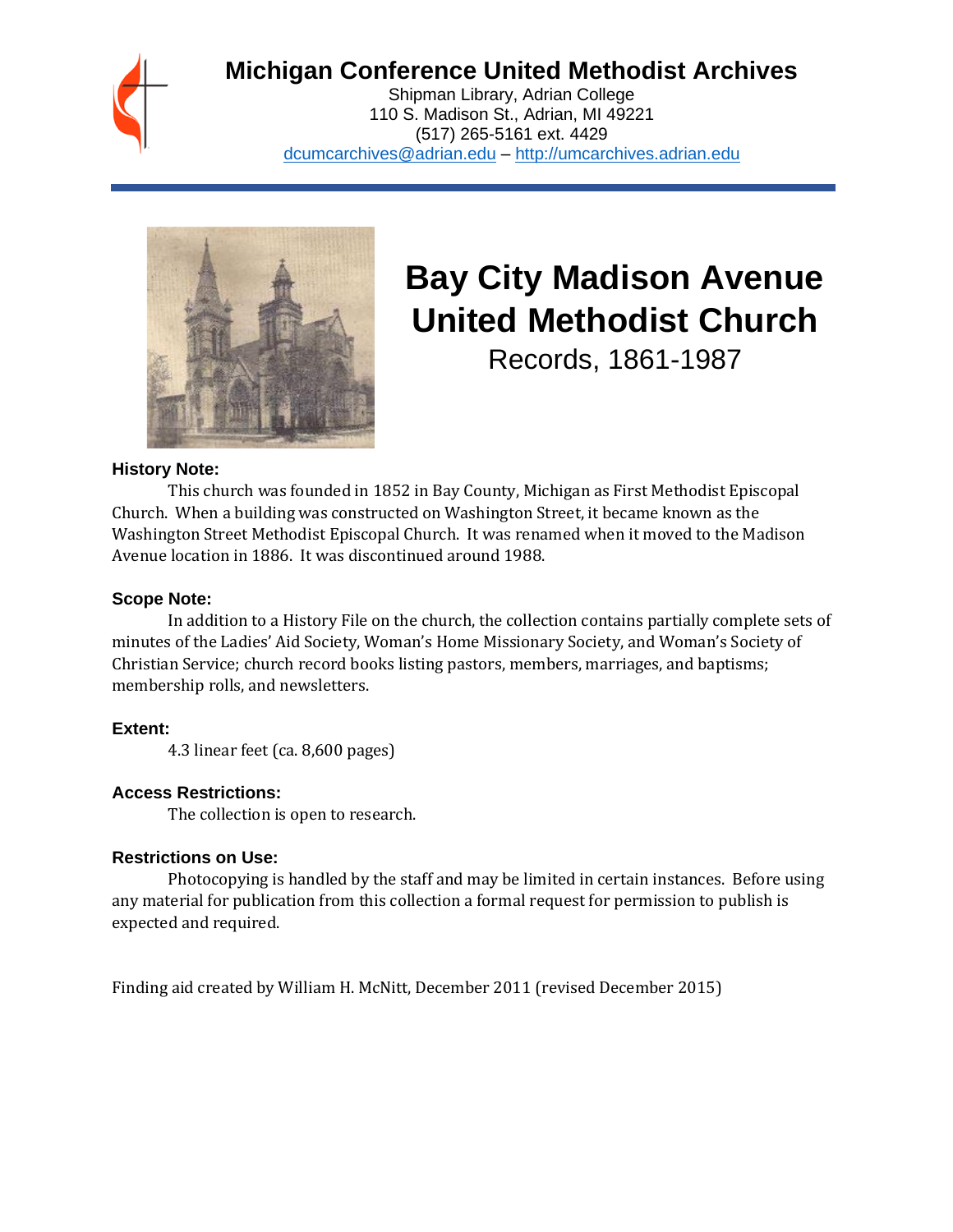#### **Appointments List**

- 1837-1838: Charles Babcock
- 1838-1839: Jonathan Hudson
- 1848-1850: Andrew Bell
- 1850-1851: William Blades
- 1851-1852: Carmi Olds
- 1852-1853: George Bradley
- 1853-1855: Israel Cogshall
- 1855-1857: Thomas J. Joslin
- 1857-1859: William Benson
- 1859-1860: Erastus Klumph
- 1860-1862: Jacob C. Wortley
- 1862-1863: [Elisha E. Caster](http://umcarchives.adrian.edu/fa/castereepapers.pdf)
- 1863-1864: Henry O. Parker
- 1864-1866: William Fox
- 1866-1868: Raynor S. Pardington
- 1868-1869: George I. Betts
- 1869-1871: John H. Burnham
- 1871-1874: John Kelly
- 1874-1875: Thomas G. Potter
- 1875-1878: James Venning
- 1878-1881: John Atkinson
- 1881-1883: John McEldowney
- 1883-1886: [James E. Jacklin](http://umcarchives.adrian.edu/clergy/jacklinje.php)
- 1886-1891: Edward W. Ryan
- 1891-1896: Matthew C. Hawks
- 1896-1899: Simpson W. Horner
- 1899-1901: Joshua Stansfield
- 1901-1904: Dwight H. Ramsdell
- 1904-1907: George E. Ackerman
- 1907-1910: Edward A. Elliott
- 1910-1914: George Elliott
- 1914-1916: Eugene M. Moore
- 1916-1918: David Hasler Glass
- 1918-1922: James Chapman
- 1922-1926: Horace H. Mallinson
- 1926-1929: Matt Mullen
- 1929-1933: Allen B. Rice
- 1933-1936: [Richard C.G. Williams](http://umcarchives.adrian.edu/clergy/williamsrcg.php)
- 1936-1943: Alfred P. Landon
- 1943-1946: Earl P. Sawyer
- 1946-1948: Edward Ray Willson
- 1948-1952: Harry O. Martin
- 1952-1958: Ivan O. Gonser
- 1958-1967: Glenn E.L. Kjellberg
- 1967-1972: Louis Orin Ellinger
- 1972-1976: Eskil H. Frederickson
- 1976-1983: Roger A. Parker
- 1983-1987: Grant A. Washburn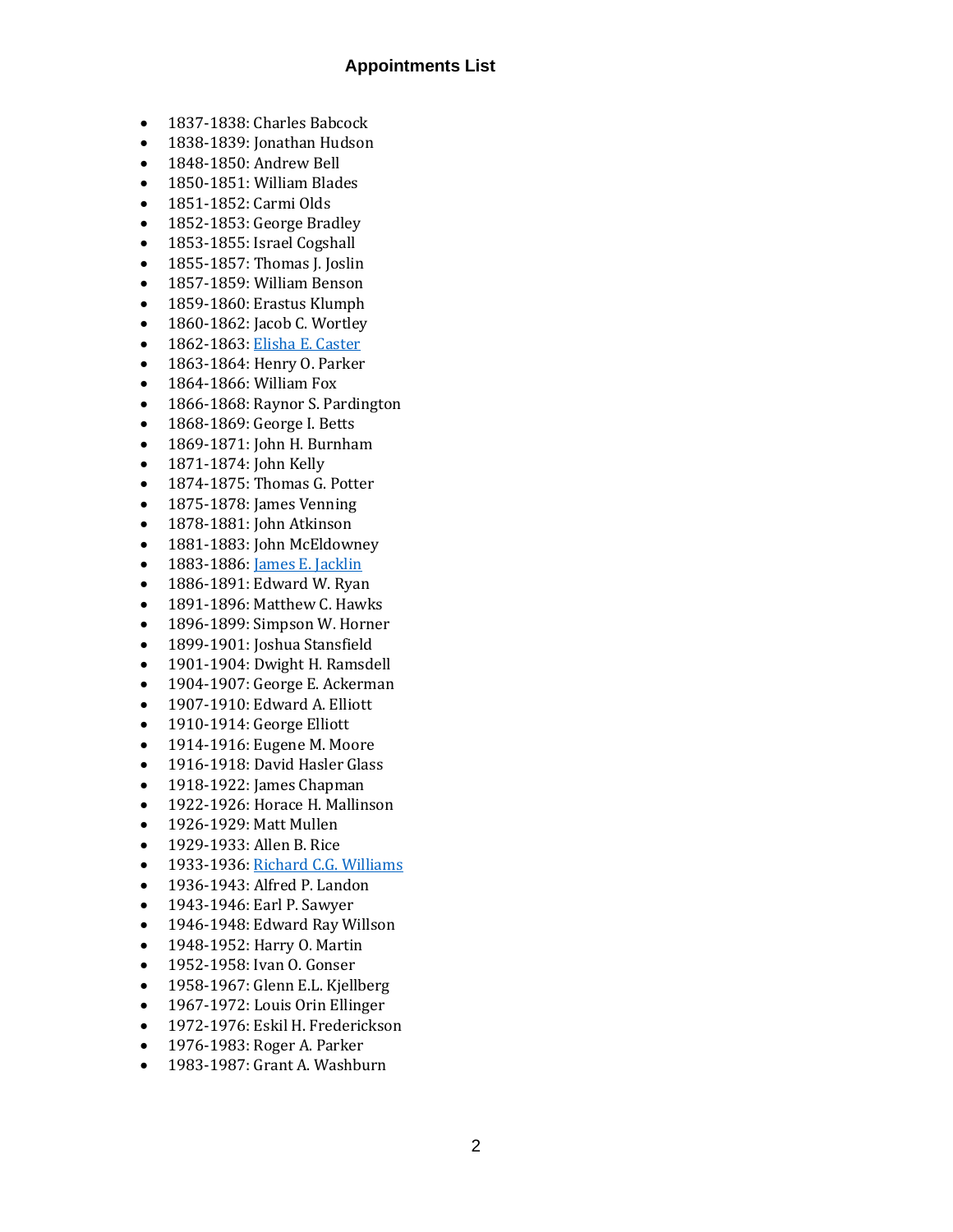**Container Contents**

# **Box 1 Bay City Madison Avenue**

- Church Records (Pastors, Members, Marriages, and Baptisms)
	- o 1861-1873 (see Oversize)
	- o 1873-1886 (see Oversize)
	- o 1886-1899 (incorrectly labeled 1865-1899)
	- o 1899-1919 (see Oversize)
	- o 1919-1946
	- o 1945-1957
	- o 1957-1964 (see Oversize)
	- o 1965-1987 (see Oversize)
- General Aid Society, 1936-1940

# **Box 2 Bay City Madison Avenue**

- History File
- Ladies' Aid Society Journal
	- o 1876-1885
	- o 1885-1890
	- o 1890-1899
	- o 1911-1920
	- o 1928-1936

# **Box 3 Bay City Madison Avenue**

- *The Link* (Newsletter)
	- o 1952-1955
	- o 1956-1958
	- o 1959
	- o 1960-1961
- Membership Roll
	- o 1922-1961
- **Box 4 Bay City Madison Avenue**
	- Membership Roll
		- o 1972-1979 (includes a few baptisms)
		- o ca. 1894-1942

# **Box 5 Bay City Madison Avenue**

- Membership Roll
	- o ca. 1951-1957
- Missionary Society
	- o 1932-1936
	- o 1937-1940
- Woman's Foreign Missionary Society Minutes
	- o 1882-1889
	- o 1889-1894